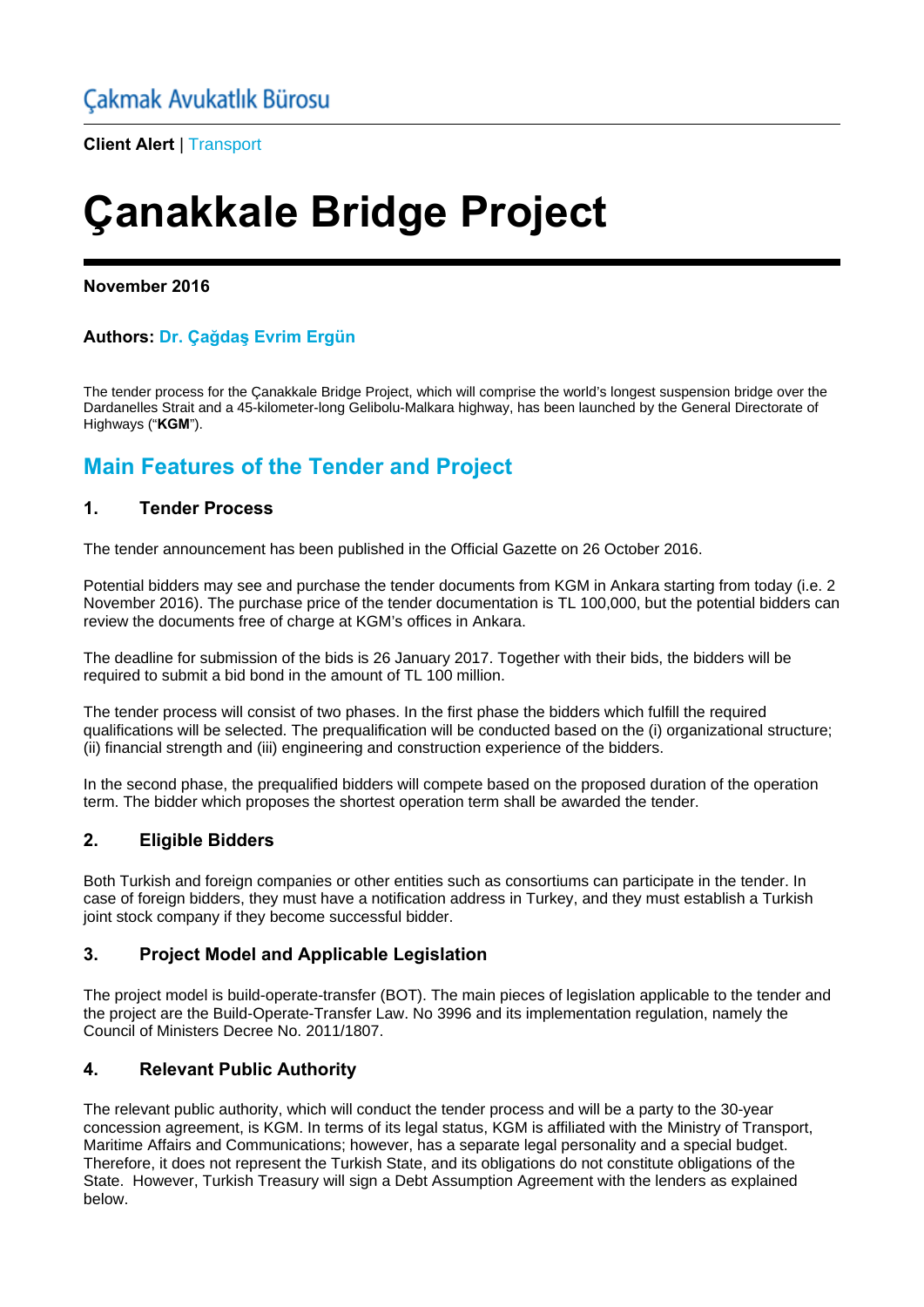## **5. Concession Period**

The concession period consists of the construction term and the operation term. The construction term is 5 years and 6 months from the date of signing of the Implementation Contract ("**IC**"), subject to possible extensions due to force majeure events or other reasons attributable to KGM, such as variation orders. The operation term will be determined as a result of the tender process, as the bidder which proposes the shortest operation term will be awarded the tender.

## **6. Contractual Structure**

The main concession agreement will be the IC to be signed between KGM and the project company to be established by the successful bidder. In addition to the IC, an Implementation Contract Direct Agreement ("**ICDA**") will be signed between KGM, the project company and the lenders to regulate the rights of lenders vis-à-vis KGM, such as step-in, substitution, KGM's representations and undertakings, and the mechanisms for lenders to trigger termination of the IC. Furthermore, a Debt Assumption Agreement ("**DAA**") will be signed among Treasury, KGM, project company and the lenders as explained below. Both the IC, the ICDA and the DAA shall be private law agreements.

## **7. Traffic Guarantee**

The project will benefit from a "traffic guarantee" to be provided by KGM. The minimum number of vehicles using the bridge and the toll road will be guaranteed on an annual basis. The tariff for using the bridge and the roads will also be set in the IC, subject to an annual adjustment mechanism.

## **8. Debt Assumption by Treasury**

Debt assumption basically refers to the assumption of the loan and financing costs by the State or the relevant public entity upon termination of the underlying concession agreement.

The legislation governing debt assumption by Treasury, namely the BOT Law No. 3996 and the Debt Assumption Regulation, are applicable to the Çanakkale Bridge Project. Therefore, Treasury will sign a Debt Assumption Agreement with the lenders whereby the Treasury would undertake to assume the debt of the project company to the lenders in case of termination of the IC. Details of the termination compensation and its coverage in different termination scenarios will be provided in the Debt Assumption Agreement, a copy of which is not available among the tender documents but is expected to be in form and substance similar to the Debt Assumption Agreements of the precedent deals.

## **9. Precedent Deals**

A number of similar mega infrastructure projects have been tendered and developed in Turkey especially over the past five years in both transport and other infrastructure sectors. In the transport sector, Gebze-Izmir Highway Project (including Izmit Bay Suspension Bridge), 3<sup>rd</sup> Istanbul Bridge Project and Eurasia Tunnel Project are among of such precedent projects where, similar to the Çanakkale Bridge Project, the relevant public authority was KGM, a debt assumption agreement was signed with the Treasury, and the project model was BOT. All these three projects have been successfully financed and Gebze-Izmir Suspension Bridge as well as 3<sup>rd</sup> Istanbul Bridge Projects started operation while Eurasia Tunnel Project will become operational within 2016. Istanbul 3<sup>rd</sup> Airport Project is also one of the precedent deals as it was a BOT project with similar direct agreement and debt assumption structure, although the relevant public authority was not KGM, and Treasury was not a party to the Debt Assumption Agreement in that project.

## **10. Next Steps**

There will be a site visit in Çanakkale on 19 January 2017, where potential bidders will be entitled to attend in order to see the physical conditions of the site and to obtain further information from the relevant officials.